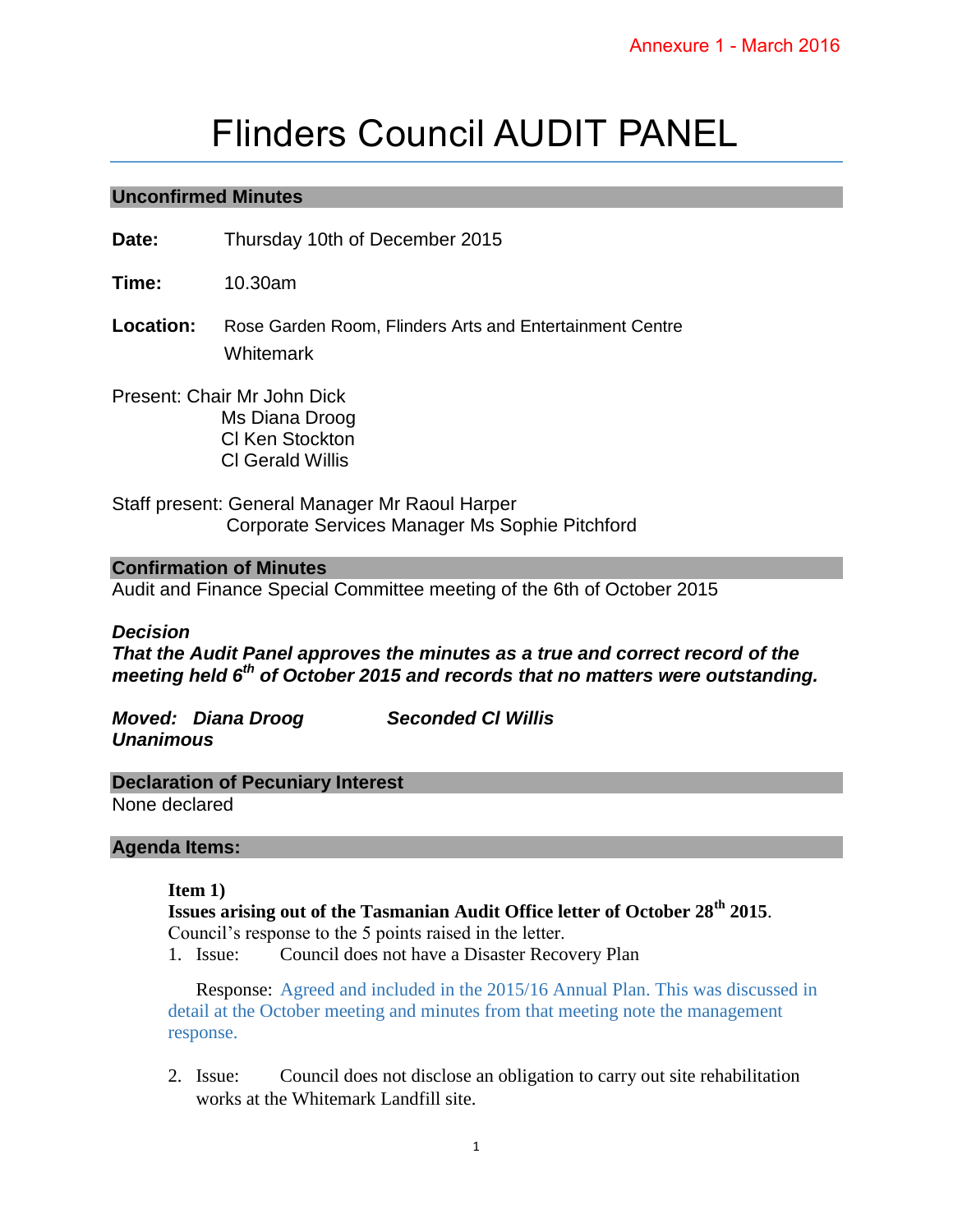Response: Management agrees that this as a key area to address. An allocation of funds is in the 2015/16 budget to support the engagement of a consultant to produce a long term environmental options report which will guide Council in estimated the useful life for the Whitemark Tip.

## 3. Issue: No Service Level Agreement in place with Another Computer Store

Response: Management recognise a service level agreement may result in improved performance between the customer and the service provider. Given the remote nature of the Island where Council is situated and the highly variable nature of the data services including speed, reliability and quality any service level agreement will be heavily impacted by these known issues with the telecommunications system itself. The value of the agreement will be moreover based around the responsibilities of each party in relation to service level expectations.

4. Issue: Treatment of revaluation increments

Response: A mistake was recognised however as it was deemed to be immaterial by management and the auditors, corrective action will be taken in 2015-16.

5. Issue It was recommended that Council makes an assessment of its business activities and identify which of those activities are significant.

Response: It was agreed and will be reviewed in the 2015/16 financials. The nature of the islands and the responsibility for Council to deliver services such as the airport and private works has changed and the amount of private works is increasing and will increase further as Council continues to build capacity as an infrastructure service provider.

# **Item 2)**

# **Issues arising out of the Tasmanian Audit Office letter attachment**

# 1. Remuneration Disclosures

Flinders Council records remunerations in its Annual Report in absolute compliance with the requirements of the Local Government Act 1993. The Auditor-General's recommendation do not align with the Act and will; not be adopted.

A review of salaries with the Australian average (MacArthur Review) could be an action for the Panel at some time in the future. This would be important research for Council prior to any new EA negotiations.

# 2. Land under Roads

Flinders Council recognised Land under Roads for the first time in the 14/15 financials in accordance with the Australian Accounting Standard 1051.

3. Audit Summary- Local Government

There were 9 key areas of interest identified in the draft recommendations.

- a) How many have relevance to the Flinders Council
- b) How are the relevant issues being addressed?